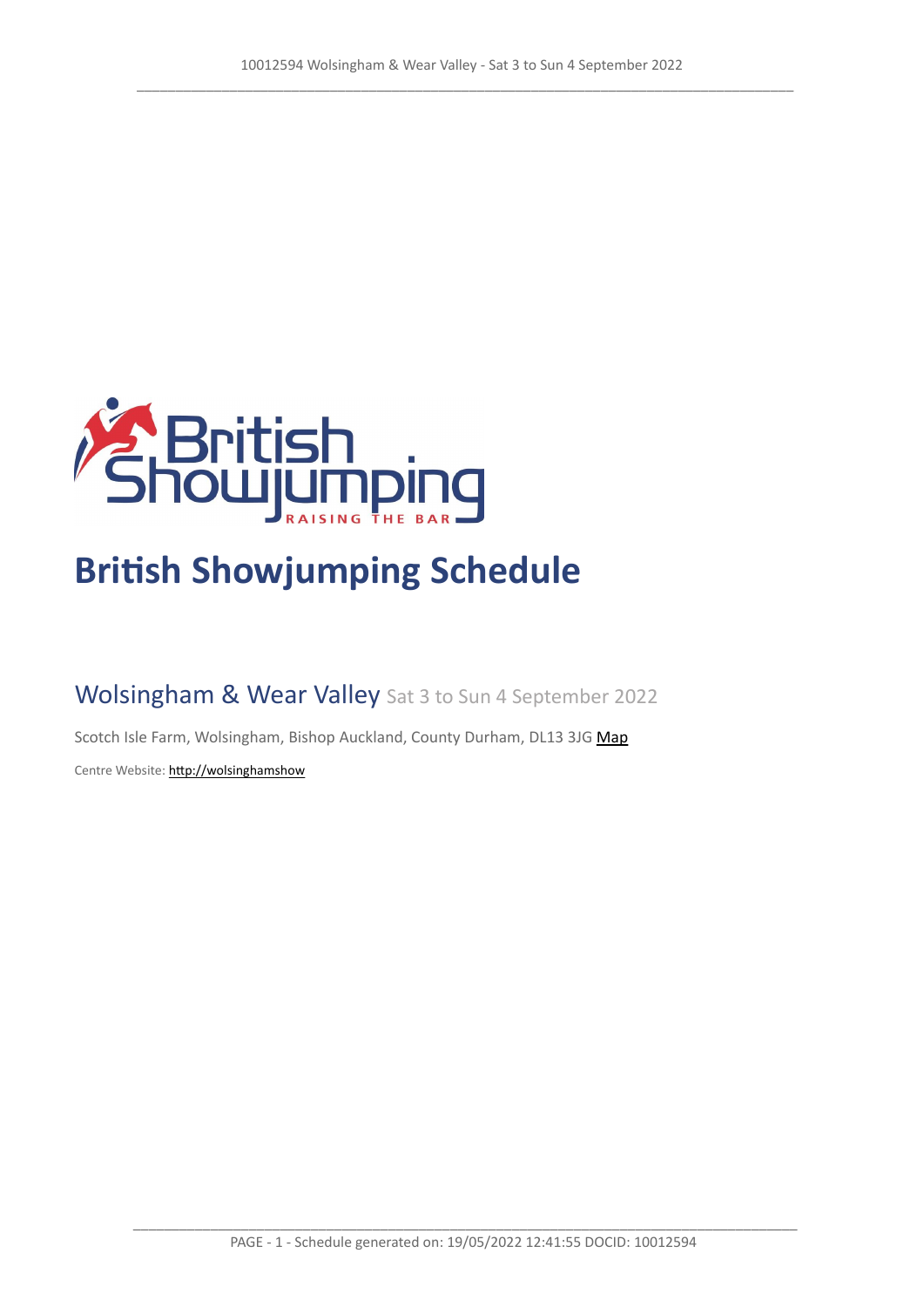## Show Secretary

Show Secretary: Mrs Christina Louise Foley, Tel: 07939671090, Email: christinalf 30@hotmail.com

# **Officials**

Chair of Judges

Cedric [Keith] McVittie

Lead Officials: Wolsingham Showjumping Arena

Cedric [Keith] McVittie, Dorothy Gibson

Judges

Michelle Frizelle, Stephen Pitt

Course Designers

Mark McGowan

## First Aid Charges

First Aid is provided by the show organiser, so there won't be a separate charge for this service.

# More Information

More information about facilities and amenities at this location can be obtained from the **[Centre](http://wolsinghamshow ) [home](http://wolsinghamshow ) [page](http://wolsinghamshow )** 

# Refund of Entry Fees

Affiliated shows are required to repay 50 % of the entry fees in respect of all entry cancellations which are received by the Show Organiser not later than 48 hours before noon of the day on which the first affiliated competition of the show is scheduled to start except in those circumstances outlined in Rule 79.5.

# Saturday 03 September 2022

# Class 1 - 09:00 - Wolsingham Showjumping Arena - Equitop GLME Senior Foxhunter First Round/1.20m Open

#### Rule 310. Single Phase. Speed 350mpm. Start Height 1.20m. **DRAWN ORDER**

First place rosette kindly sponsored by Equitop GLME In the event of 30 or more starters the class will be split and two sets of prize money awarded. Horses (or ponies in pony competitions) may compete in one section only. In the event of insufficient entries lower prizes will be withheld. Rule - 76.6

• Foxhunter:

(a) For registered horses in Grade C that have not won a total of 700 points. Four double clears will qualify - in accordance with rule 310.6

(b) For all registered horses born on or after 1 January 2015, irrespective of points. Horses will be eligible for double clear qualification to attend second rounds providing they reach the age of seven years or under in the same calendar year as the Foxhunter Final - in accordance with rule 310.6 Four double clears will qualify.

Four double clears will qualify for the Senior Foxhunter Second Rounds. Qualifying period: The Senior Foxhunter Second Round qualifying period for the 2022 second rounds is 1 May '21 – 30 April '22 (subject to revision).

Those horses that have qualified for the Senior Foxhunter Championship in 2022 are not eligible for qualification to the 2023 Championship.

If combined with an open: In the event of 30 or more starters the class will be split with two sets of prize money.

• 1.20m Open:

For registered horses ridden by Adult, Associate or Junior Members.

Kindly sponsored by SAS MUSCLE THERAPY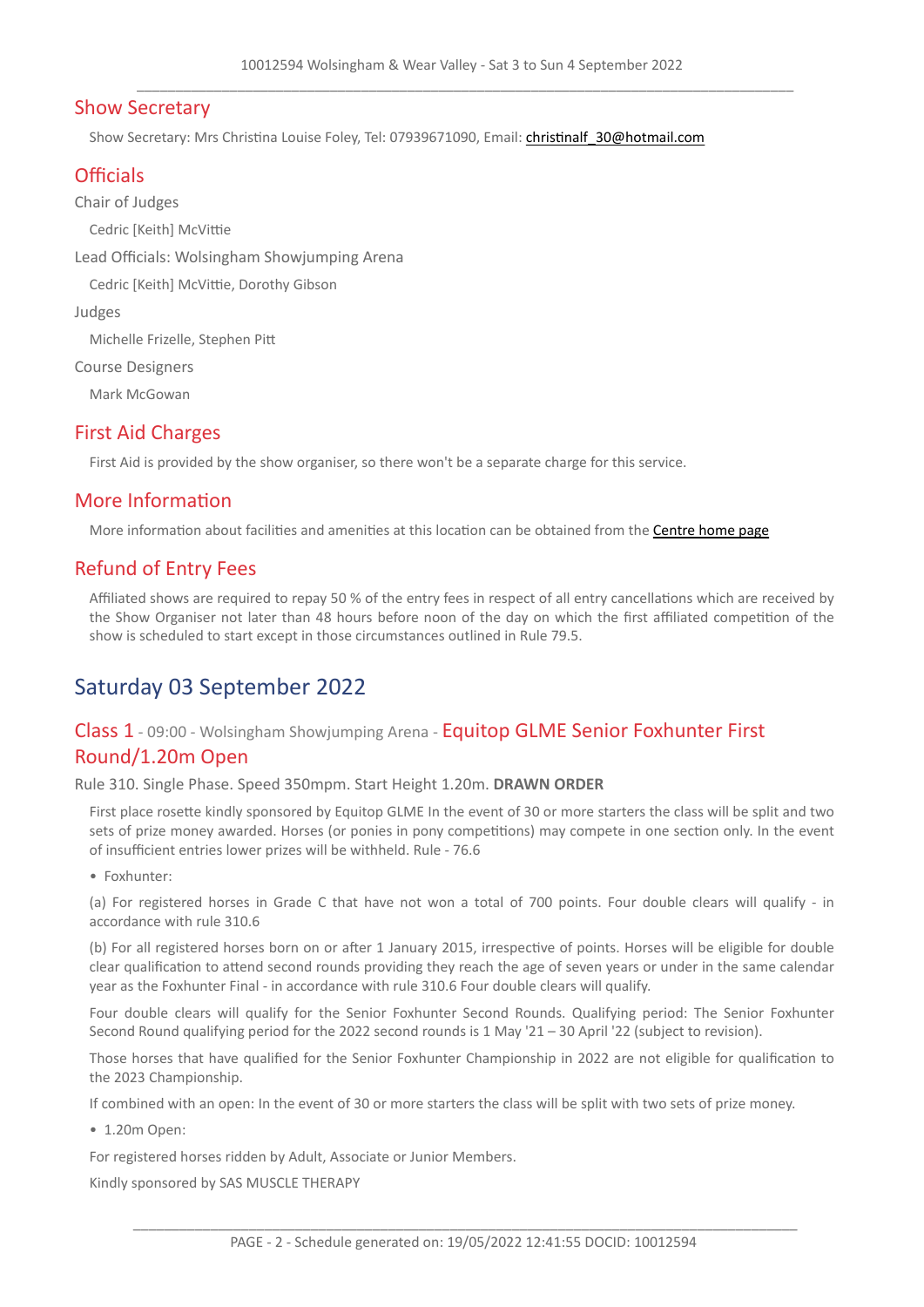Including champions rug to the winner.

Prizes: 1st: £150.00, 2nd: £100.00, 3rd: £75.00, 4th: £50.00, 5th: £30.00, 6th: £30.00, 7th: £30.00, Total: £465.00. **Entry Fee = £30.00**

#### Class 2 - Wolsingham Showjumping Arena - NFU MUTUAL (Durham) Senior 1.25m Open

Single Phase. Speed 350mpm. Start Height 1.25m. **DRAWN ORDER**

For registered horses in Grades: A, B & C. Ridden by Adult, Associate or Junior Members who will be aged 12 years or over in the current calendar year. In the event of insufficient entries lower prizes will be withheld. Rule - 76.6

Kindly sponsored by NFU MUTUAL (Durham District) including NFU MUTUAL CHAMPIONS RUG to the winner of this class.

Prizes: 1st: £250.00, 2nd: £200.00, 3rd: £125.00, 4th: £75.00, 5th: £40.00, 6th: £40.00, 7th: £40.00, Total: £770.00. **Entry Fee = £40.00**

#### Class 3 - Wolsingham Showjumping Arena - THE JR JOHNSON LTD National 1.40m Open

Rule 301. Table A4. Speed 400mpm. Start Height 1.40m. **DRAWN ORDER**

In the event of insufficient entries lower prizes will be withheld. Rule - 76.6

For registered horses to be ridden by Adult, Associate or Junior Members.

Qualifies for: National 1.40m Championship at the British Showjumping National Championships.

Qualifying period: 1st July - 30th June

Numbers to qualify: Two double clears to qualify to the final. Also any two double clears from any International Trial or Area Trial or classes 1.40m or above in the qualifying period will qualify for the Final. Double clear qualifications will not be obtained from one round competitions (e.g. Table A4 or Table A (1 Round))

The winner of this class will receive the JR JOHNSON LTD CHAMPIONS RUG. The prize fund is kindly part sponsored by JR JOHNSON LTD

Prizes: 1st: £500.00, 2nd: £400.00, 3rd: £250.00, 4th: £150.00, 5th: £100.00, 6th: £75.00, 7th: £75.00, Total: £1,550.00. **Entry Fee = £45.00**

#### Class 4 - Wolsingham Showjumping Arena - Area Trial

Rule 293. Table A9. Speed 375mpm. Start Height 1.50m. **DRAWN ORDER**

In the event of insufficient entries lower prizes will be withheld. Rule - 76.6

For registered horses in Grades A & B to be ridden by Adult, Associate or Junior members. This competition may not be restricted to invited riders or limited to less than 40 entries.

Qualifies for: The Queen Elizabeth II Cup at the Royal International Horse Show.

Numbers to qualify: The top 20 riders on the Area/International Trials points list, for the period 1 April - 30 September.

Points will be awarded to riders placed 6th= or higher in Area Trials on the following scale; riders placed equal will share equally the total points attributable to the combined placings (for example, four riders placed 4th equal receive:  $8+4+2+0$  divided by  $4 = 3.5$  points each).

- 1st 64 points
- 2nd 32 points
- 3rd 16 points
- 4th 8 points
- 5th 4 points
- 6th 2 points

Points are awarded to each rider as the result of his/her best six results on points in Area Trials held during the qualifying period. Visiting Members are eligible to compete in Area Trial competitions, but will not be awarded points.

For the purposes only of calculating points, the placings of Visiting Members will be disregarded and points will be awarded to the remaining competitors according to their adjusted placings once this has been done.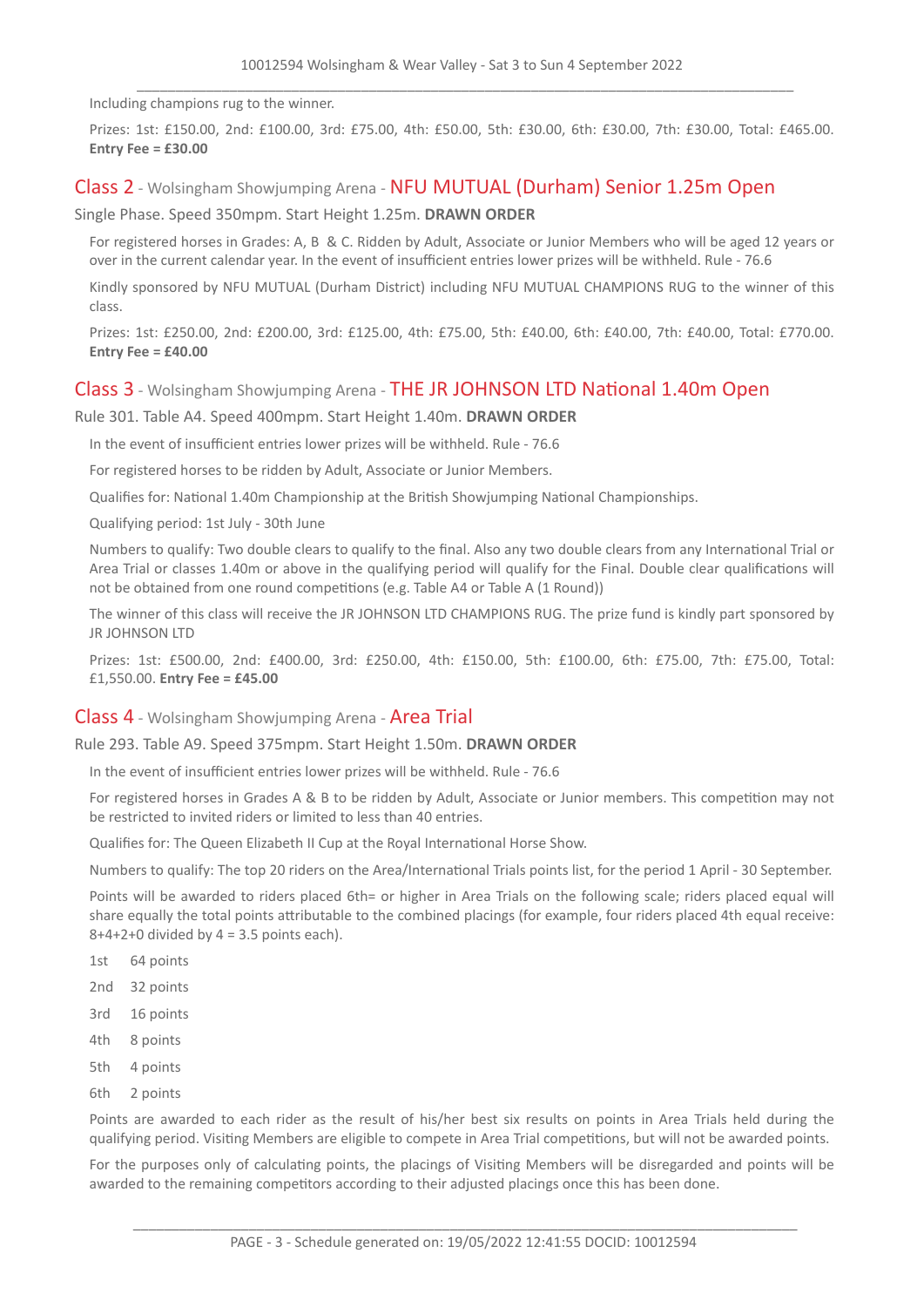**Pre-Entry Drawn Order**

PRIZE FUND & CHAMPIONS RUG KINDLY PART SPONSORED ALX HORSEBOXES

THE ANN BRANNEN MEMORIAL TROPHY will be presented to the highest placed AREA 12A member.

Prizes: 1st: £1,000.00, 2nd: £750.00, 3rd: £500.00, 4th: £350.00, 5th: £250.00, 6th: £150.00, Total: £3,000.00. **Entry Fee = £65.00**

# Sunday 04 September 2022

Class 1a - 09:00 - Wolsingham Showjumping Arena - Equissage Pulse Senior British Novice First Round

Rule 316. Single Phase. Speed 325mpm. Start Height 90cm. **DRAWN ORDER**

Horses (or ponies in pony competitions) may compete in one section only. In the event of insufficient entries lower prizes will be withheld. Rule - 76.6

Entry qualifications: to be ridden by Adult, Associate or Junior Members

a) For horses in Grade C that have not won a total of 125 points. Four Double Clears will qualify - in accordance with Rule 316.6.

b) For all horses born on or after 1 January 2018 irrespective of points. Horses will only be eligible for double clear qualification to Second Rounds if they reach the age of four years or under in the same calendar year as the British Novice Final - in accordance with Rule 316.6.

Qualifies for: Senior British Novice Championship - Second Round.

Qualifying period: 1st May - 30th April inclusive.

Numbers to qualify: Those horses which jump a clear round in the first round, followed by a clear round in the jumpoff, in at least four British Novice First Round competitions held in any qualifying period will qualify to compete in the British Novice Second Rounds, irrespective of their placings for prize money in those competitions, which will be determined by the normal Table A rules (Rule 191). Horses in the class must go in to the jump-off and go clear to gain a double clear round qualification.

If combined with an open:

In Category 1 Shows and in the event of 30 starters or more the Open and the British Novice section will be split with two sets of prize money awarded.

In Category 2 Shows the sections must always be split with two sets of prize money awarded, irrespective of starters.

The winner of the British Novice will receive a CHAMPIONS RUG & Prize fund part sponsored by TOP LINE EQUINE & the MPF HORSE TALENT LTD PERPETUAL TROPHY.

The winner of the 90CMS open will receive a CHAMPIONS RUG & Prize fund part sponsored by HOLMSIDE HALL **EQUESTRIAN** 

Prizes: 1st: £50.00, 2nd: £30.00, 3rd: £25.00, 4th: £20.00, 5th: £20.00, 6th: £20.00, 7th: £20.00, Total: £185.00. **Entry Fee = £20.00**

Class 1b - 09:00 - Wolsingham Showjumping Arena - HOLMSIDE HALL EQUESTRIAN Senior 90cm Open

Single Phase. Speed 325mpm. Start Height 90cm. **DRAWN ORDER**

For registered horses in Grades: A, B & C. Ridden by Adult, Associate or Junior Members who will be aged 12 years or over in the current calendar year. Horses (or ponies in pony competitions) may compete in one section only. In the event of insufficient entries lower prizes will be withheld. Rule - 76.6

The winner of the British Novice will receive a CHAMPIONS RUG & Prize fund part sponsored by TOP LINE EQUINE & the MPF HORSE TALENT LTD PERPETUAL TROPHY.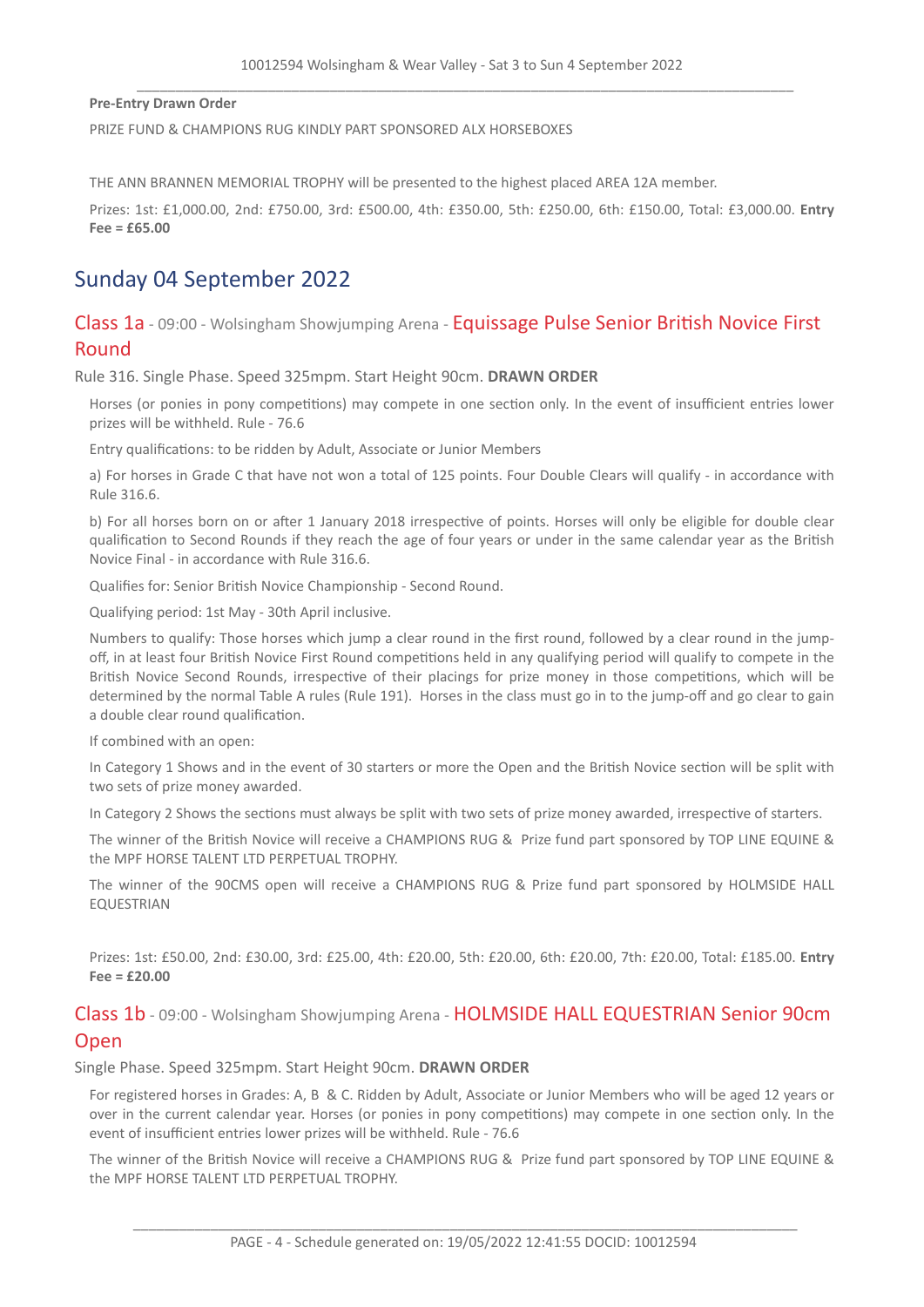The winner of the 90CMS open will receive a CHAMPIONS RUG & Prize fund part sponsored by HOLMSIDE HALL EQUESTRIAN

Prizes: 1st: £50.00, 2nd: £30.00, 3rd: £25.00, 4th: £20.00, 5th: £20.00, 6th: £20.00, 7th: £20.00, Total: £185.00. **Entry Fee = £20.00**

# Class 2 - Wolsingham Showjumping Arena - Nupafeed Supplements Senior Discovery - First Round

Rule 314. Single Phase. Speed 325mpm. Start Height 1.00m. **DRAWN ORDER**

In the event of insufficient entries lower prizes will be withheld. Rule - 76.6

Entry qualifications: to be ridden by Adult, Associate or Junior Members.

a) For horses in Grade C that have not won a total of 225 points. Four Double Clears will qualify - in accordance with Rule 314.6.

b) For all horses born on or after 1 January 2017 irrespective of points. Horses will only be eligible for double clear qualification to Second Rounds if they reach the age of five years or under in the same calendar year as the Discovery Final - in accordance with Rule 314.6.

Qualifies for: Nupafeed Supplements Discovery Championship Second Round.

Qualifying period: 1st May-30th April inclusive.

Numbers to qualify: Those horses that jump a clear round in the first round, followed by a clear round in the jump-off, in at least four First Round competitions held in any qualifying period, will qualify to compete in the Senior Discovery Second Rounds, irrespective of their placings for prize money in those competitions, which will be determined by the normal Table A Rules (Rule 191). Horses in the class must go in to the jump-off and go clear to gain a double clear round qualification.

If combined with an open:

In Category 1 Shows and in the event of 30 starters or more the Open and the Discovery section will be split with two sets of prize money awarded.

In Category 2 Shows the sections must always be split with two sets of prize money awarded, irrespective of starters.

The winner of this class will receive the BELLA BATHROOMS ANNUAL TROPHY & BELLA BATHROOMS CHAMPIONS RUG.

Prize fund kindly part sponsored by BELLA BATHROOMS

Prizes: 1st: £50.00, 2nd: £40.00, 3rd: £30.00, 4th: £20.00, 5th: £20.00, 6th: £20.00, 7th: £20.00, Total: £200.00. **Entry Fee = £20.00**

# Class 3 - Wolsingham Showjumping Arena - Equitop GLME Senior Foxhunter First Round/1.20m Open

Rule 310. Single Phase. Speed 350mpm. Start Height 1.20m. **DRAWN ORDER**

First place rosette kindly sponsored by Equitop GLME In the event of 30 or more starters the class will be split and two sets of prize money awarded. Horses (or ponies in pony competitions) may compete in one section only. In the event of insufficient entries lower prizes will be withheld. Rule - 76.6

• Foxhunter:

(a) For registered horses in Grade C that have not won a total of 700 points. Four double clears will qualify - in accordance with rule 310.6

(b) For all registered horses born on or after 1 January 2015, irrespective of points. Horses will be eligible for double clear qualification to attend second rounds providing they reach the age of seven years or under in the same calendar year as the Foxhunter Final - in accordance with rule 310.6 Four double clears will qualify.

Four double clears will qualify for the Senior Foxhunter Second Rounds. Qualifying period: The Senior Foxhunter Second Round qualifying period for the 2022 second rounds is 1 May '21 – 30 April '22 (subject to revision).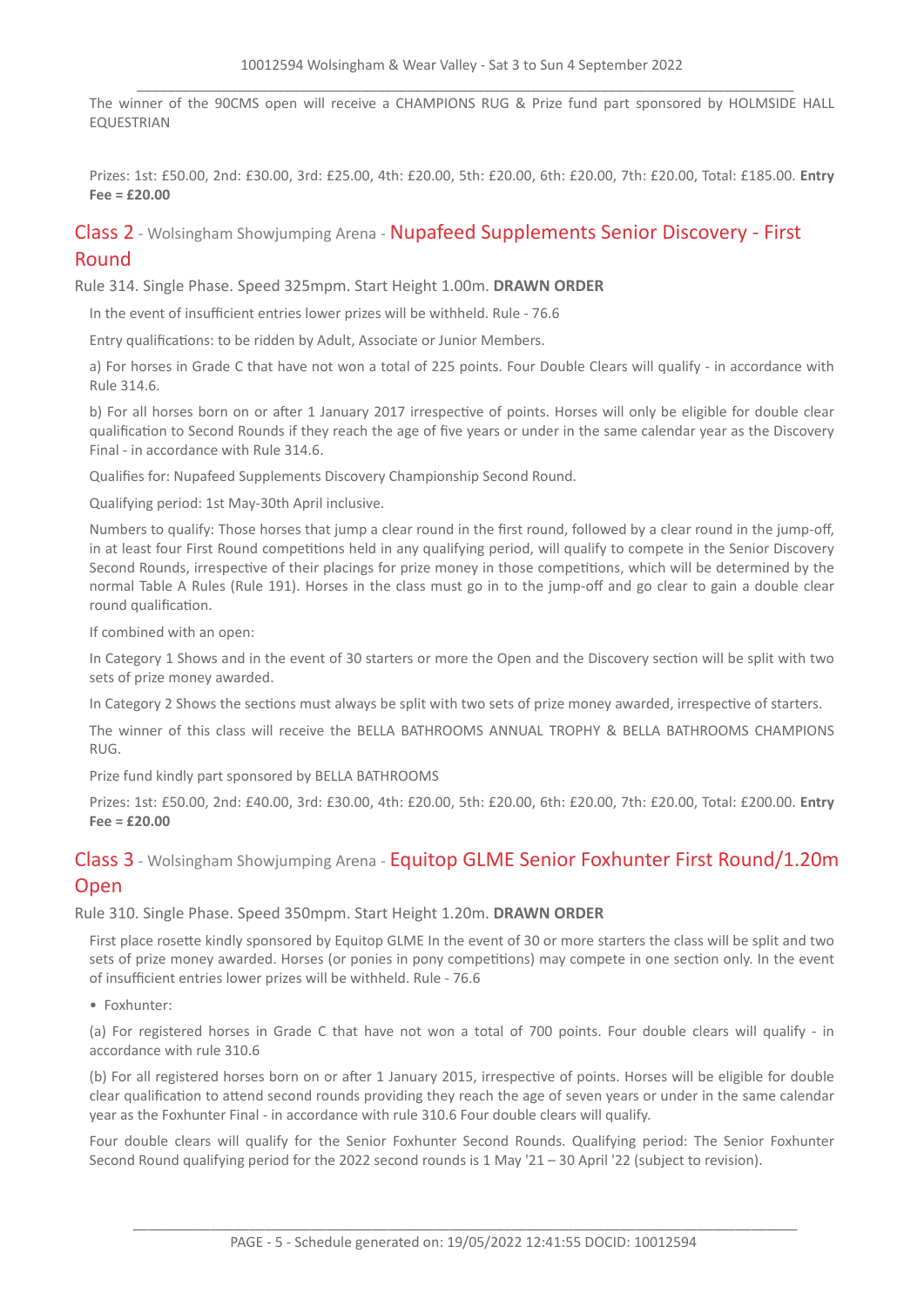Those horses that have qualified for the Senior Foxhunter Championship in 2022 are not eligible for qualification to the 2023 Championship.

If combined with an open: In the event of 30 or more starters the class will be split with two sets of prize money.

• 1.20m Open:

For registered horses ridden by Adult, Associate or Junior Members.

The winner of this class ( or FOXHUNTER winner if class split) will receive the MGL GROUP CHAMPIONS RUG & JB Equine Annual Trophy . Prize fund kindly part sponsored by MGL GROUP.

Prizes: 1st: £150.00, 2nd: £100.00, 3rd: £75.00, 4th: £50.00, 5th: £30.00, 6th: £30.00, 7th: £30.00, Total: £465.00. **Entry Fee = £30.00**

#### Class 4 - Wolsingham Showjumping Arena - THE AMZ SADDLES National 1.30m Open

#### Rule 306. Table A7. Speed 375mpm. Start Height 1.30m. **DRAWN ORDER**

In the event of insufficient entries lower prizes will be withheld. Rule - 76.6

Open to registered horses to be ridden by Adult, Associate and Junior Members.

Qualifies for: The British Showjumping National Championships.

Qualifying period: 1st July-30th June.

Numbers to qualify: Two double clears to qualify to the final. Double clear qualifications will not be obtained from one round competitions (e.g. Table A4 or Table A (1 Round))

The winner will receive the AMZ SADDLES CHAMPION'S RUG & PERPETUAL TROPHY.

Prize fund kindly part sponsored by AMZ SADDLES

Prizes: 1st: £250.00, 2nd: £200.00, 3rd: £125.00, 4th: £75.00, 5th: £40.00, 6th: £40.00, 7th: £40.00, Total: £770.00. **Entry Fee = £40.00**

#### Class 5 - Wolsingham Showjumping Arena - The CASTLE HOUSE SADDLERY 1.05m Open

#### Table A4. Speed 350mpm. Start Height 1.05m. **DRAWN ORDER**

For registered horses in Grades: A, B & C. Ridden by Adult, Associate or Junior Members who will be aged 12 years or over in the current calendar year. In the event of insufficient entries lower prizes will be withheld. Rule - 76.6

Winner will receive the CASTLE HOUSE CHAMPIONS RUG AND PERPETUAL TROPHY

Prizes: 1st: £75.00, 2nd: £50.00, 3rd: £40.00, 4th: £25.00, 5th: £25.00, 6th: £25.00, 7th: £25.00, Total: £265.00. **Entry Fee = £25.00**

# Class 6 - Wolsingham Showjumping Arena - NEWFIELD ESTATES Senior Newcomers /110M First Round

Rule 312. Single Phase. Speed 325mpm. Start Height 1.10m. **DRAWN ORDER**

In the event of 30 or more starters the class will be split and two sets of prize money awarded. Horses (or ponies in pony competitions) may compete in one section only. In the event of insufficient entries lower prizes will be withheld. Rule - 76.6

• Newcomers:

(a) For registered horses in Grade C that have not won a total of 375 points. Four double clears will qualify - in accordance with rule 312.6

(b) For all horses born on or after 1st January 2016, irrespective of Points. Horses will only be eligible for double clear qualification to Second Rounds if they reach the age of six years or under in the same calendar year as the Newcomers Final - in accordance with Rule 312.6.

Four double clears will qualify for the Senior Newcomers Second Rounds. Qualifying period: The Senior Newcomers Second Round qualifying period for the 2022 second rounds is 1 May '21 – 30 April '22 (subject to revision).